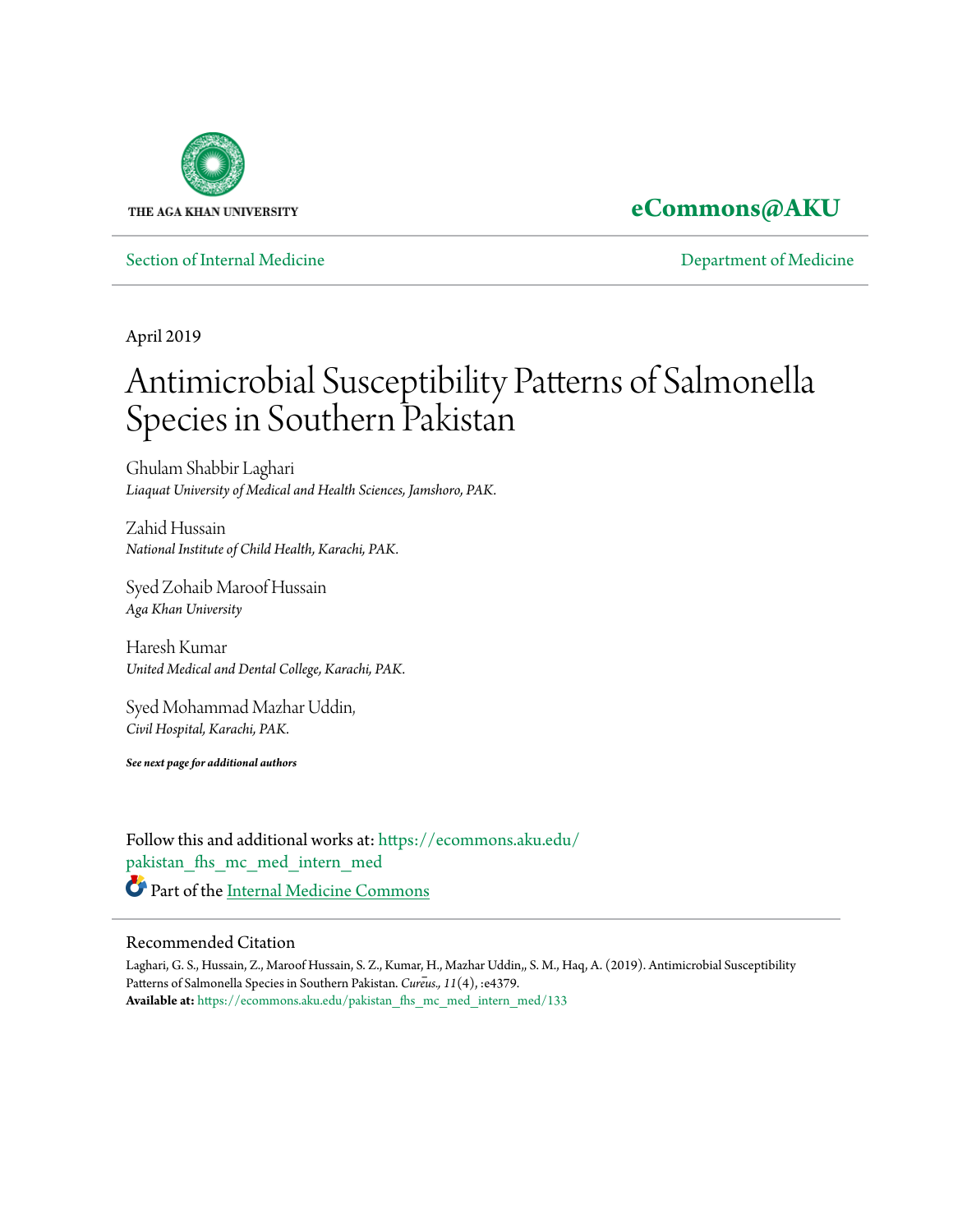#### **Authors**

Ghulam Shabbir Laghari; Zahid Hussain; Syed Zohaib Maroof Hussain; Haresh Kumar; Syed Mohammad Mazhar Uddin,; and Aatera Haq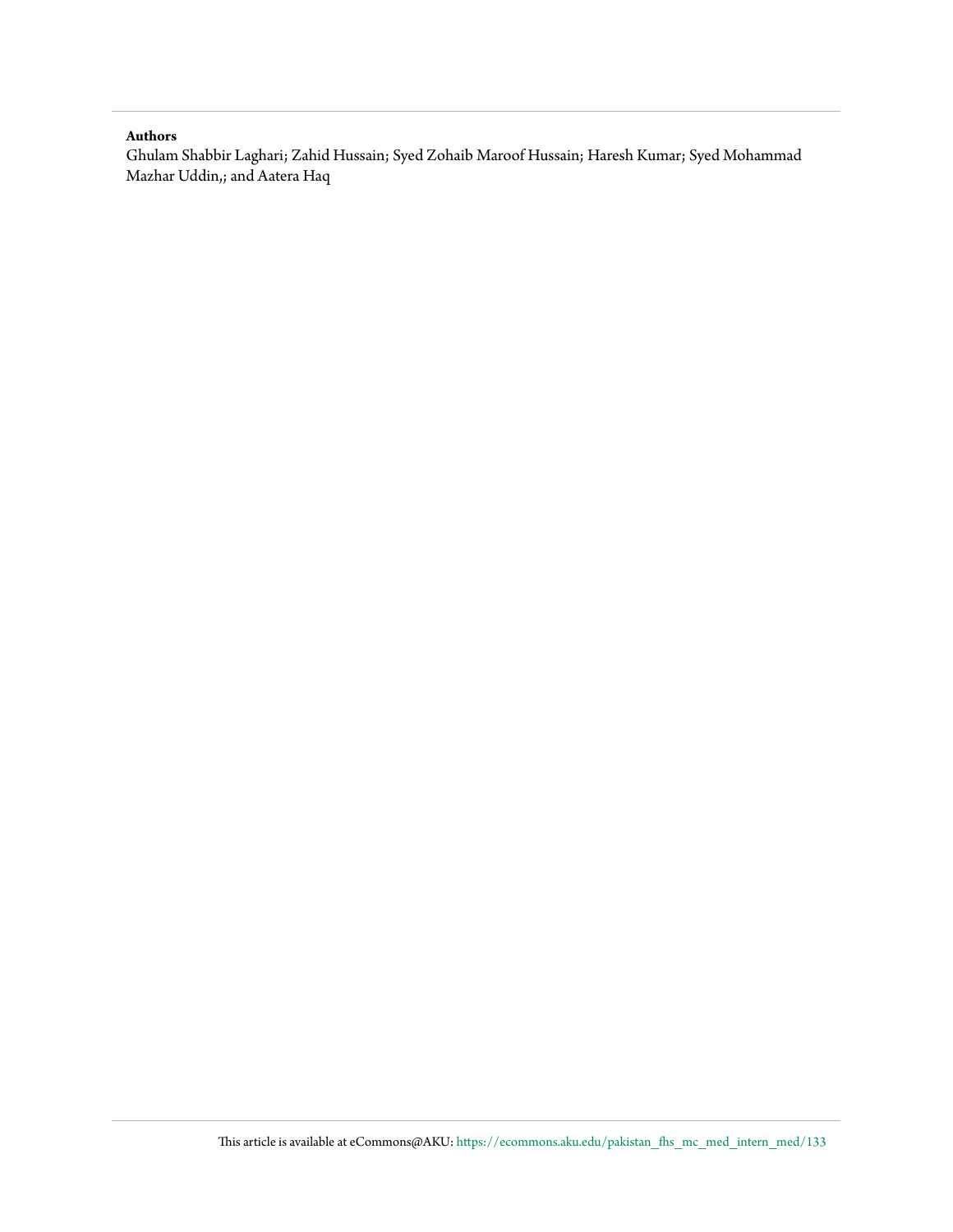## **Antimicrobial Susceptibility Patterns of Salmonella Species in Southern Pakistan**

<span id="page-2-0"></span>[Ghulam](https://www.cureus.com/users/117428-ghulam-shabbir-laghari) Shabbir Laghari  $^1$  , Zahid [Hussain](https://www.cureus.com/users/51795-syed-zohaib-maroof-hussain)  $^2$  , Syed Zohaib Maroof Hussain  $^3$  , [Haresh](https://www.cureus.com/users/117559-haresh-kumar-) Kumar  $^4$  , Syed [Mohammad](https://www.cureus.com/users/56850-syed-mohammad-mazhar-uddin-) Mazhar Uddin <sup>5</sup> , [Aatera](https://www.cureus.com/users/56851-aatera-haq) Haq <sup>6</sup>

1. Pediatrics, Liaquat University of Medical and Health Sciences, Jamshoro, PAK 2. Pediatrics, National Institute of Child Health, Karachi, PAK 3. Surgery, Aga Khan University Hospital, Karachi, PAK 4. Internal Medicine, United Medical and Dental College/Creek General Hospital, Karachi, PAK 5. Internal Medicine, Civil Hospital, Karachi, PAK 6. Surgery, Civil Hospital, Karachi, PAK

 **Corresponding author:** Zahid Hussain, zahidhussain91393@gmail.com Disclosures can be found in Additional Information at the end of the article

### **Abstract**

#### **Introduction**

Typhoid fever is a major infectious disease among the pediatric population of Pakistan. With inappropriate use of antibiotics and rising trends of multidrug-resistant (MDR) and extended drug-resistant (XDR) typhoid, it is becoming a public health emergency. This study evaluated the current trends in antibiotic susceptibilities to Salmonella (S) typhi and paratyphi A, B, and C in southern Pakistan.

#### **Materials and methods**

This cross-sectional study, conducted in the Pediatrics Department, Civil Hospital, Jamshoro from July to December 2018, included children with S. typhi and S. paratyphi A and B strains isolated from the laboratory-based culture of blood samples.

#### **Results**

There were 223 (81.1%) children with S. typhi and 52 (18.9%) with S. paratyphi isolates. Their mean age was  $5 \pm 3$  years. The most common age group with S, typhi strains was two to five years (n = 102; 37.1%). Previous trials of antibiotics were taken by 162 (58.9%) children; 65 (40.1%) of these were physician-prescribed. Cefixime was most commonly taken (66.6%), followed by ciprofloxacin (33.3%). Cefixime and ceftriaxone showed 60.9% and 65.8% sensitivity, respectively. Ciprofloxacin sensitivity was seen in 50.1% S. typhi isolates. There were six (2.6%) cases of MDR typhoid and two (0.9%) cases of XDR typhoid.

#### **Conclusion**

Resistance to second-line antityphoid agents is increasing. Therefore, there is a need to modify prescribing behavior. The outbreak of XDR typhoid among children is an alarming public health concern for Pakistan. Widespread antibiotic stewardship programs must be conducted.

**Categories:** Internal Medicine, Pediatrics, Infectious Disease **Keywords:** antibiogram, salmonella typhoid, antibiotic resistance, enteric fever, mdr typhoid, xdr typhoid, south pakistan

#### **Introduction**

#### **How to cite this article**

Laghari G, Hussain Z, Hussain S, et al. (April 03, 2019) Antimicrobial Susceptibility Patterns of Salmonella Species in Southern Pakistan. Cureus 11(4): e4379. DOI 10.7759/cureus.4379

**Received** 03/22/2019 **Review began** 03/27/2019 **Review ended** 03/27/2019 **Published** 04/03/2019

#### **© Copyright** 2019

Laghari et al. This is an open access article distributed under the terms of the Creative Commons Attribution License CC-BY 3.0., which permits unrestricted use, distribution, and reproduction in any medium, provided the original author and source are credited.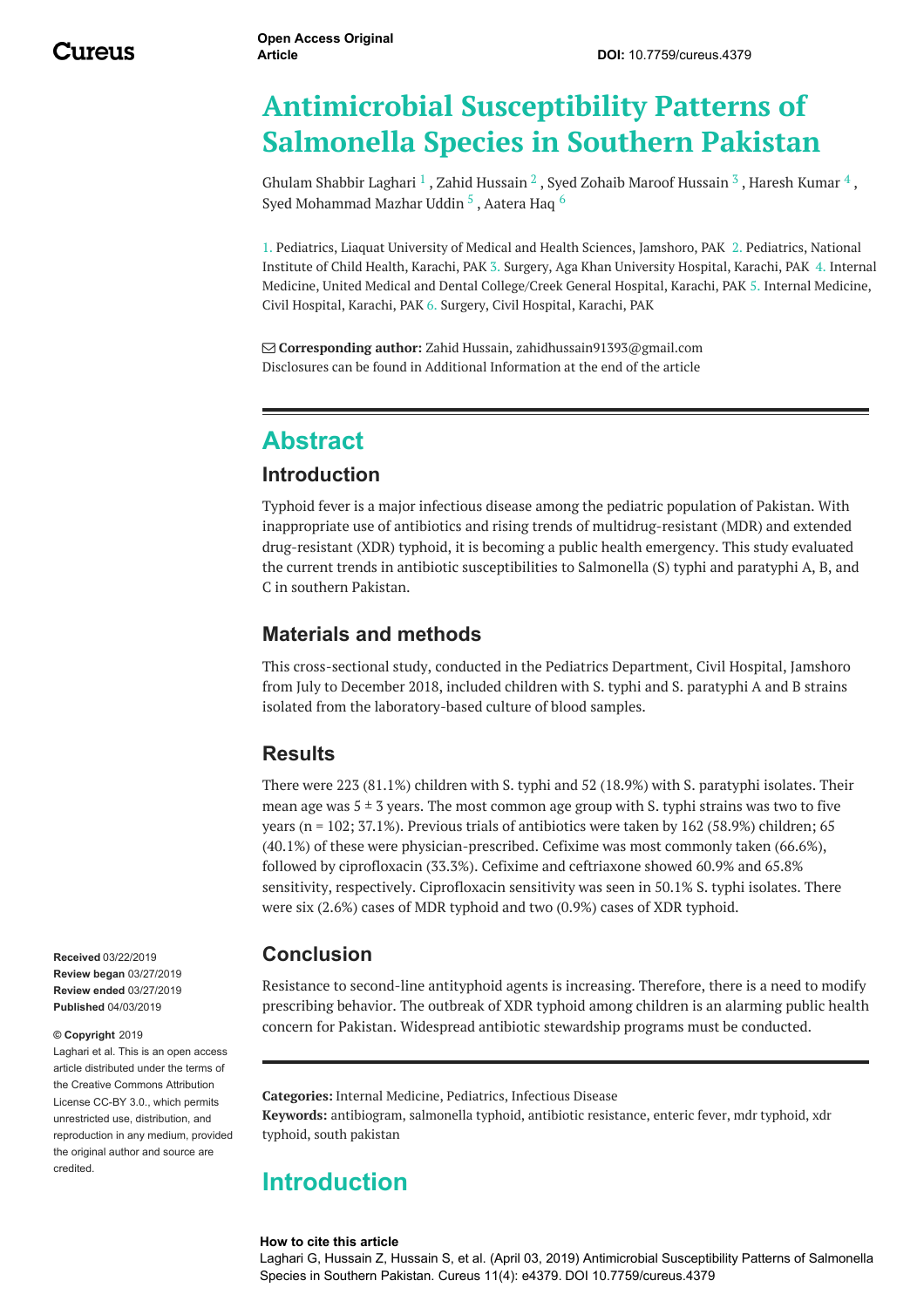### <span id="page-3-0"></span>117A119

The two rod-shaped, gram-negative bacilli Salmonella enterica serovar typhi (S. typhi) and paratyphi (S. paratyphi) A, B, and C cause typhoid and paratyphoid enteric infections, respectively. The only reservoir for S. typhi is humans; its transmission is via fecal-oral route [1]. According to the Global Health Data Exchange, approximately 116,800 deaths were reported globally due to typhoid fever in 2017. Of these, there were about 79,000 deaths in South Asia, with 6,700 being reported from Pakistan [2].

The microbe is transmitted when food or water contaminated with human feces is consumed. Populations under risk include those without access to safe drinking water and those living in poor sanitation conditions and inadequate sewerage management [3]. In a literature review published by Mogasale et al., the odds of developing typhoid fever among those who have consumed unsafe water were 1.06 to 9.26 [4]. Poor and overcrowded communities and children of a younger age are also at higher risk [3]. In a population-based prospective surveillance study from five Asian countries, 57% of all S. typhi isolated from blood culture were from children of age 5 to 15 years. Typhoid incidence per annum in this age group was 412.9 per 100,000 persons in Pakistan and 493.5 per 100,000 persons in India  $[5]$ .

The pattern of prescriptions in the management of enteric fever has also evolved. The most salient factor driving a change in prescription patterns is the emergence of drug resistance. Traditional first-line drugs (e.g., chloramphenicol, ampicillin, and trimethoprimsulfamethoxazole) have failed to provide sufficient eradication since the late 1990s due to multidrug-resistant (MDR) typhoid [5,6]. The incidence of MDR typhoid has been reported to be 17% to 23% in South Asia [6,7]. The trend shifted from first-line antityphoidal drugs to firstand third-generation cephalosporins and fluoroquinolones (FQ) (second-line agents for typhoid), and azithromycin [6,8]. Concurrently, newer studies have started to report increasing antimicrobial resistance to one or more second-line antityphoid agents [8-10]. The factors contributing to the evolution of antibiotic resistance include monotherapy, incomplete antibiotic use directions, discontinuation of antibiotic therapy by the patients, and prescriptions without biochemical testing [8]. Finally, in 2016, the first case of extended drugresistant (XDR) typhoid was reported from Hyderabad, a small city in the South of Pakistan. XDR typhoid is defined as the isolate resistant to all first-line antityphoid agents, ceftriaxone (CFX), and FQ [11]. Since then, the World Health Organization has reported more than 5,200 cases of XDR typhoid from Pakistan; all of which were from southern Pakistan [12].

The present study was conducted to evaluate the current trends in antibiotic susceptibilities to S. typhi and S. paratyphi A, B, and C isolates from blood cultures in the pediatric population of southern Pakistan.

## **Materials And Methods**

A cross-sectional study was conducted at the Department of Pediatrics, Civil Hospital, Jamshoro in collaboration with the hospital laboratory. From July to December 2018, all children with S. typhi and S. paratyphi A and B strains isolated from the laboratory-based culture of blood samples were included in the study, after informed consent was obtained. The children were of age 18 or younger. All blood samples were of venous origin and collected by sterile measures.

For each child, 5 mL of venous blood was drawn and inoculated in special blood culture bottles containing 30 mL brain heart infusion (BHI) broth (Oxoid, England) and were incubated for five to seven days at  $35 \pm 2$  °C. BHI was used as a culture medium as it ensures the growth of all common microbes that can cause bacterial infections. Blood samples that were positive for S. typhi or S. paratyphi were subcultured on McConkey agar (Oxoid, England) for another two days at  $35 \pm 2$ °C as per standard methods. API-20E (Biomerieux, France), the analytical profile index system specific for differentiating between members of Gram-negative Enterobacteriaceae, was utilized for biochemical testing [13]. Serotyping was done by group and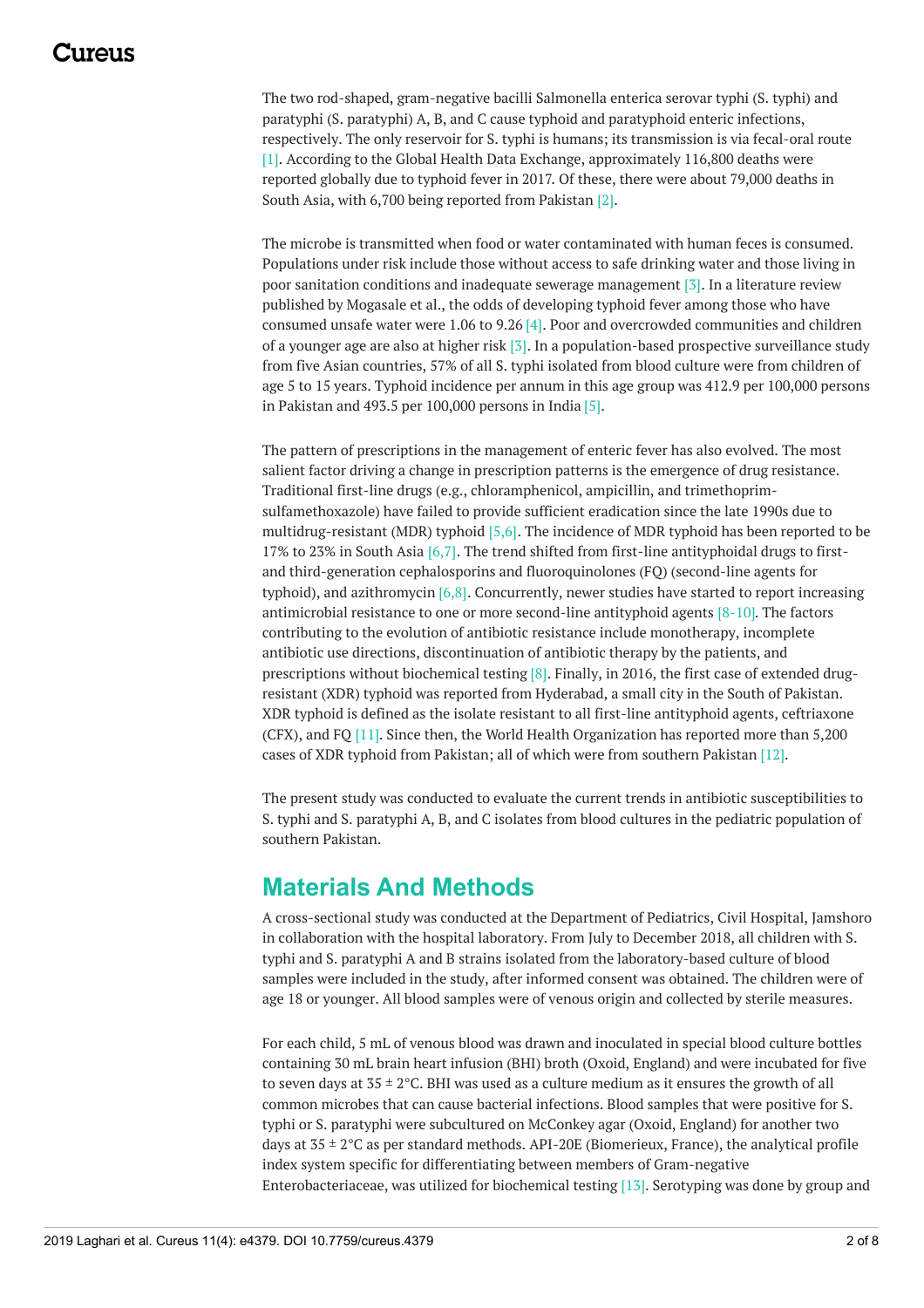## <span id="page-4-0"></span>:117e11S

type-specific antisera (Bio-Rad). Kirby-Bauer disc diffusion technique on Mueller Hinton agar (Oxoid, England) was utilized to determine the patterns of antimicrobial sensitivity  $[14]$ . The agar plated were incubated aerobically, at  $35 \pm 2$ °C, for 24 hours. The antimicrobial discs utilized in this study are shown in Table *[1](#page-2-0)*.

| <b>Antibiotic</b> | Zone of inhibition on Kirby-Bauer disc diffusion test |
|-------------------|-------------------------------------------------------|
| Ampicillin        | $10 \mu g$                                            |
| Azithromycin      | $15 \mu g$                                            |
| Cefixime          | $5 \mu g$                                             |
| Cefotaxime        | $30 \mu g$                                            |
| Ceftriaxone       | $30 \mu g$                                            |
| Chloramphenicol   | $30 \mu g$                                            |
| Cotrimoxazole     | 1.25/23.75 µg                                         |
| Ciprofloxacin     | $5 \mu g$                                             |
| Enoxacin          | $5 \mu g$                                             |
| Ertapenem         | $5 \mu g$                                             |
| Imipenem          | $10 \mu g$                                            |
| Meropenem         | $10 \mu g$                                            |
| Ofloxacin         | $5 \mu g$                                             |

#### **TABLE 1: Antibiotic disc size on Kirby-Bauer disc diffusion method.**

The data were entered and analyzed using IBM SPSS Statistics for Windows, Version 22.0 (IBM Corp., Armonk, NY). Frequencies and percentages were calculated.

#### **Results**

There were 275 strains of S. typhi and S. paratyphi isolated during the study duration. There were 223 (81.1%) S. typhi isolates and 52 (18.9%) S. paratyphi isolates. There were 163 (59.3%) boys and 112 (40.7%) girls. The mean age of these children was  $5 \pm 3$  years. The most common age group was two to five years ( $n = 102$ ;  $37.1\%$ ). The frequency and percentages of S. typhi and S. paratyphi strain according to the age and gender of the children are shown in Table *[2](#page-3-0)*.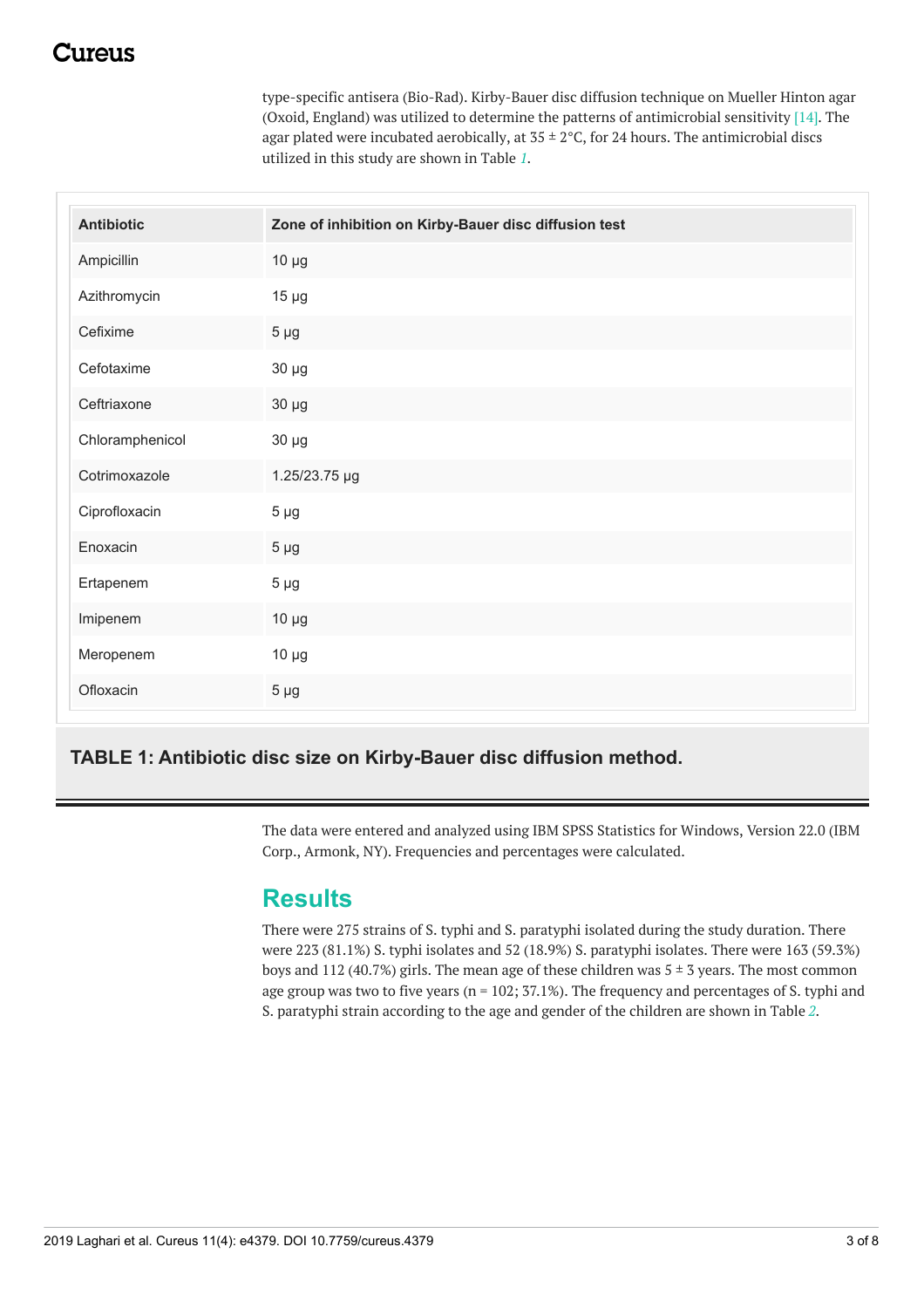## **L**ureus

<span id="page-5-0"></span>

| <b>Patient Characteristics</b> | S. typhi $n$ $%$ | S. paratyphi A/B n (%) | Total n (%) |
|--------------------------------|------------------|------------------------|-------------|
| Age                            |                  |                        |             |
| <2 years                       | 42 (18.8%)       | 21 (40.3%)             | 63 (22.9%)  |
| 2-5 years                      | 86 (38.5%)       | 16 (30.7%)             | 102 (37.1%) |
| $5 - 10$ years                 | 30 (13.4%)       | 12 (23.0%)             | 42 (15.3%)  |
| $11-18$ years                  | 65 (29.1%)       | $3(5.7\%)$             | 68 (24.7%)  |
| Gender                         |                  |                        |             |
| Male                           | 124 (55.6%)      | 39 (75%)               | 163 (59.3%) |
| Female                         | 99 (44.4%)       | 13 (25%)               | 112 (40.7%) |

#### **TABLE 2: Age and gender distribution of the isolated species of salmonellae.**

The most frequent presenting concern among the study sample was high-grade fever with abdominal pain and/or vomiting ( $n = 173$ ; 62.9%). Characteristic rose spots were only seen in 45 children (16.3%). There were 93 (33.8%) samples that were isolated from admitted children (all were S. typhi isolates), and the remaining 182 (66.2%) were seen in the outpatient department. Of the admitted children, 17 (18.2%) cases were complicated enough to require intensive care; nine (9.6%) complicated into disseminated intravascular coagulation (DIC) and one (1%) child complicated into intestinal obstruction which was surgically managed.

A previous trial of antibiotics was taken by 162 (58.9%) children; 65 (40.1%) of these were prescribed by a physician, and 97 (59.8%) were taken without any doctor's advice. The most common antibiotics taken were cefixime by 108 (66.6%) children followed by ciprofloxacin taken by 54 (33.3%) children.

The antimicrobial sensitivity patterns of S. typhi and S. paratyphi strains are shown in Table *[3](#page-4-0)*.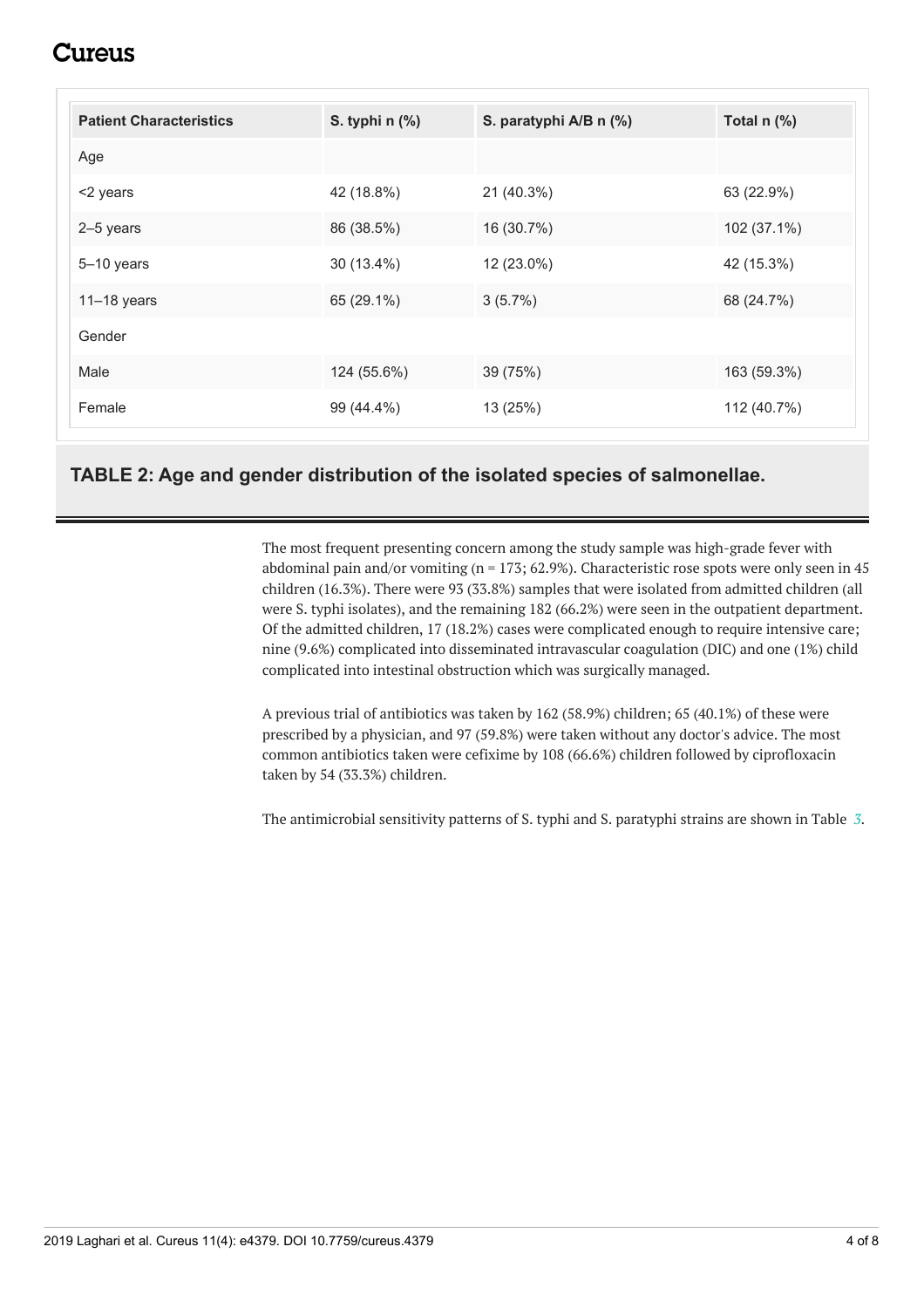## Cureus

| <b>Antibiotic Agent</b> | S. typhi n (%) | S. paratyphi A/B n (%) |
|-------------------------|----------------|------------------------|
| Ampicillin              | 182 (81.6%)    | 52 (100%)              |
| Azithromycin            | 211 (94.6%)    | 52 (100%)              |
| Cefixime                | 136 (60.9%)    | 40 (76.9%)             |
| Cefotaxime              | 201 (90.1%)    | 49 (94.2%)             |
| Ceftriaxone             | 181 (65.8%)    | 50 (96.1%)             |
| Chloramphenicol         | 215 (96.4%)    | 50 (96.1%)             |
| Cotrimoxazole           | 215 (96.4%)    | 52 (100%)              |
| Ciprofloxacin           | 138 (50.1%)    | 35 (67.3%)             |
| Enoxacin                | 201 (90.1%)    | 52 (100%)              |
| Ertapenem               | 222 (99.5%)    | 52 (100%)              |
| Imipenem                | 196 (87.8%)    | 50 (96.1%)             |
| Meropenem               | 203 (91.0%)    | 50 (96.1%)             |
| Ofloxacin               | 220 (98.6%)    | 48 (92.3%)             |

**TABLE 3: Antibiotic sensitivity trend of S. typhi (n = 223) and S. paratyphi (n = 52) strains.**

> S. typhi strains showed the highest sensitivity to ertapenem and ofloxacin; the lowest sensitivity seen was to cefixime. The higher sensitivity to chloramphenicol and cotrimoxazole indicated that the trend of resistance to first-line agents may be reversing. Bacterial sensitivity to cefixime and CFX was 60.9% and 65.8%, respectively, which is alarming since these are commonly used empirical agents against salmonella. Only half of the S. typhi isolates showed sensitivity to ciprofloxacin (50.1%) which is also a rising concern. Complete sensitivity to ampicillin, azithromycin, enoxacin, and ertapenem was seen in S. paratyphi strains. In the S. typhi group, there were six (2.6%) cases of MDR typhoid and two (0.9%) cases of XDR typhoid as shown in Table *[4](#page-5-0)*. Both cases of XDR typhoid complicated into DIC and required intensive care. One of these children was sensitive to meropenem and azithromycin, and the other was sensitive to meropenem and imipenem. Both children recovered over time.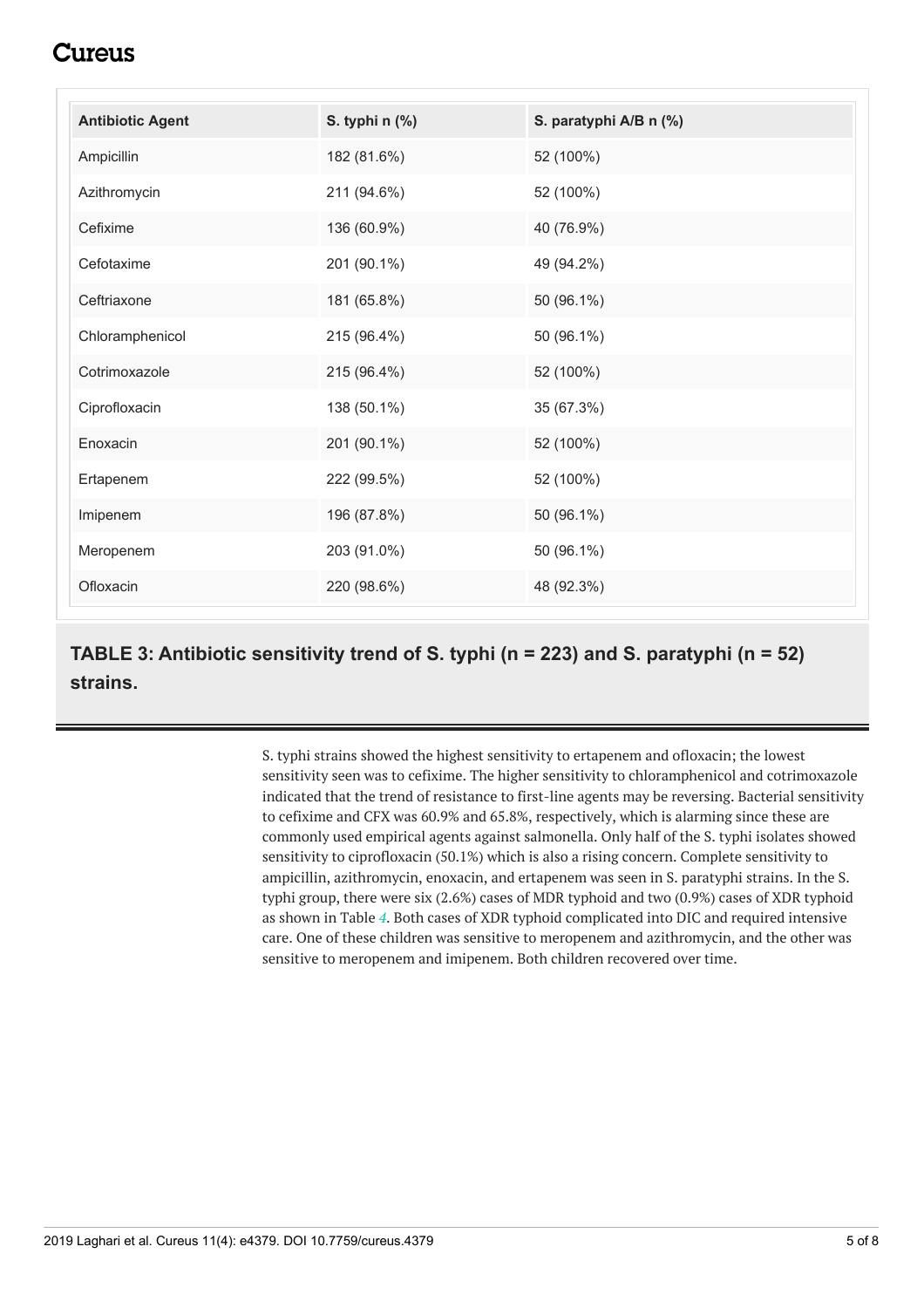| <b>Drug Resistant Strains</b>                                                                 | S. typhi $n$ $%$ |
|-----------------------------------------------------------------------------------------------|------------------|
| MDR strains (resistant to $1st$ line agents – ampicillin, cotrimoxazole, and chloramphenicol) | 6(2.6%)          |
| XDR strains (resistant to $1st$ line agents + ceftriaxone + fluoroquinolone)                  | $2(0.9\%)$       |

#### **TABLE 4: Incidence of multi-drug and extended-drug resistance to S. typhi strains.**

MDR: Multidrug-resistant; XDR: Extended drug-resistant.

## **Discussion**

The observed incidence of typhoid was higher in pre-school children of age two to five years and among male children. One-third of the children needed hospital admission, and almost 60% had previously taken antibiotics for fever; more than half of these were not prescribed by a physician. The rising incidence of XDR typhoid in southern Pakistan is alarming and requires immediate attention. The trends of antimicrobial sensitivity are evolving. In the pediatric population, this study reports six cases of MDR and two cases of XDR. However, the sensitivity to oral and injectable second- and third-generation cephalosporins is low; the case is similar for ciprofloxacin. However, higher sensitivity to azithromycin and ampicillin was seen which indicates that prescription patterns for empirical, outpatient management of typhoid might be shifted towards these agents. Injectable antibiotics including carbapenems must be saved for complicated cases.

In another local study, among children aged five to 15 years, S. typhi was the most common in children younger than five years. The antibiotic sensitivity pattern reported in their study (from 2009 to 2011) differs substantially from what we observed as we are reporting data from 2018. They reported an incidence of MDR S. typhi ranging from 64% to 66%, 84% to 92% resistance to ofloxacin and only two cases of cefixime and CFX resistance in S. typhi isolates  $[15]$ . The age bracket in this study is similar; however, we report a tremendous fall in MDR typhoid cases and a surge in cefixime and CFX resistance. The reason behind this difference in results is likely the evolving pattern of antibiotic prescription over these years and the problems with inappropriate use of antibiotics as has been previously discussed [6,8].

In a study from Bangladesh, where the overall incidence of typhoid was 2.0 episodes/1000 person-years, in children younger than five years, it was 10.5/1000 person-years. They isolated 16 MDR S. typhi strains [16]. Additional data from India reported more than 20% of their S. typhi strains to be resistant against FQ, CFX, and azithromycin. They observed high sensitivity to first-line antityphoid agents including chloramphenicol, amoxicillin, and cotrimoxazole [9]. This is in disagreement with our results where susceptibility trends are favoring first-line agents with a high resistance towards cephalosporins and FQs observed. Another recent study from southern Pakistan reported an even higher resistance of S. typhi strains to ciprofloxacin (62.5%). CFX resistance was seen in 20.7% of strains, and 17% MDR and 3.7% XDR in typhoid cases [7]. The incidence of MDR is markedly lower in our study.

Although Pakistan has been put on warning due to its XDR typhoid outbreak, not many clinicians and microbiologists are reporting local statistics from this region. Pediatric populations, although at higher risk, have been neglected in the literature. The incidence of these superbugs in children is a public health emergency. The need to understand the importance of antibiotic preservation and monitoring enteric fever outbreak has become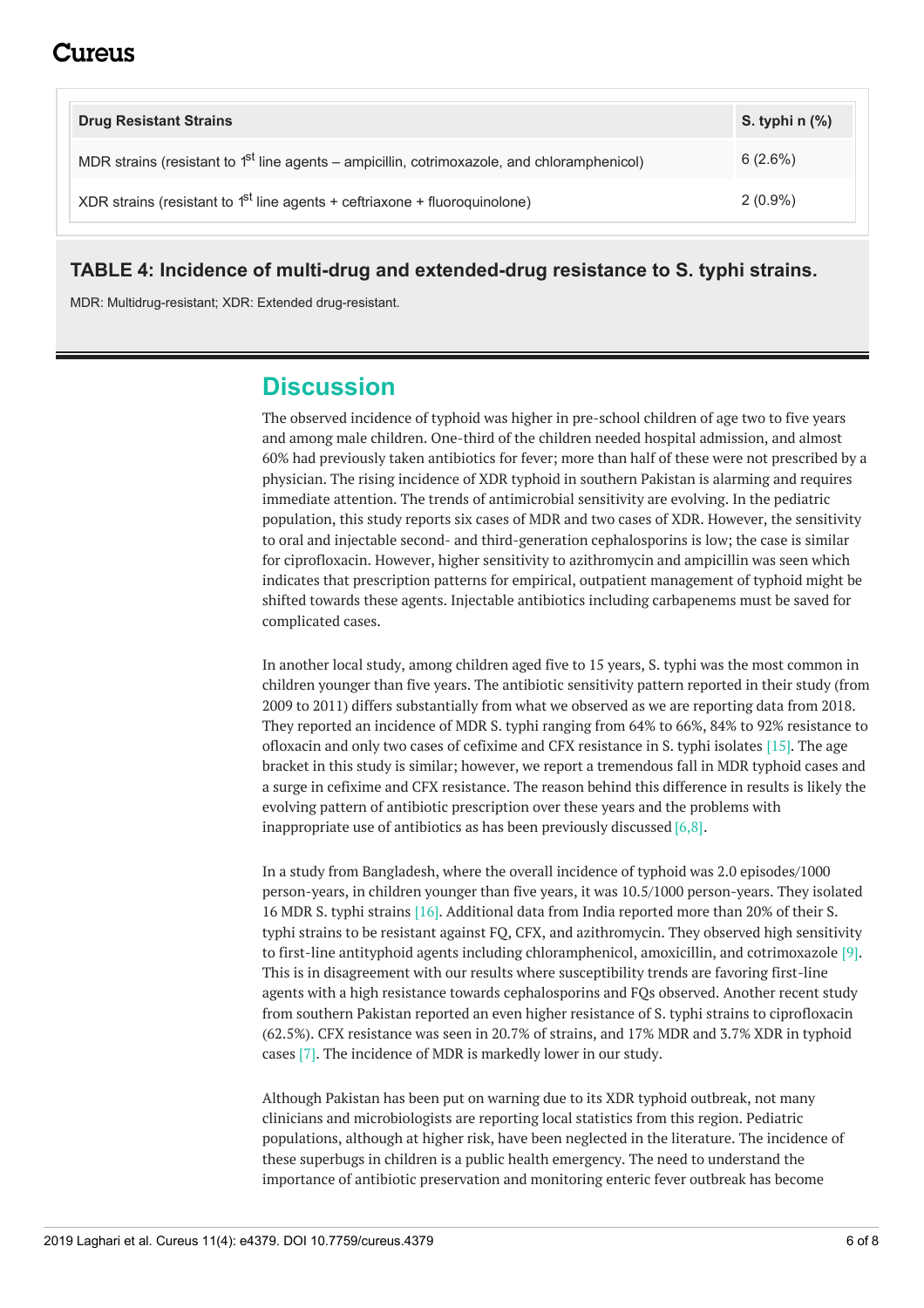inevitable. Antibiotic stewardship programs are the need of the hour. Physicians and patients must practice informed and responsible use of antibiotics.

## **Conclusions**

Young children are vulnerable to contact typhoid infection due to improper hygiene and sanitary conditions. Resistance to second-line antityphoid agents is increasing, and there is a need to modify prescribing behavior. The outbreak of XDR typhoid seen among the children of southern Pakistan is an alarming public health concern. Policymakers, along with infectious disease specialists and public health experts, must come together to employ a multifaceted approach at the national level to tackle this superbug issue. Widespread antibiotic stewardship programs must be conducted. Water, sanitation, and hygiene conditions must be improved to eradicate typhoid.

## **Additional Information**

#### **Disclosures**

**Human subjects:** Consent was obtained by all participants in this study. Civil Hospital, Jamshoro issued approval NA. **Animal subjects:** All authors have confirmed that this study did not involve animal subjects or tissue. **Conflicts of interest:** In compliance with the ICMJE uniform disclosure form, all authors declare the following: **Payment/services info:** All authors have declared that no financial support was received from any organization for the submitted work. **Financial relationships:** All authors have declared that they have no financial relationships at present or within the previous three years with any organizations that might have an interest in the submitted work. **Other relationships:** All authors have declared that there are no other relationships or activities that could appear to have influenced the submitted work.

### **References**

- 1. Facts about typhoid and [paratyphoid](https://ecdc.europa.eu/en/typhoid-and-paratyphoid-fever/facts) fever. (2019). Accessed: March 18, 2019: <https://ecdc.europa.eu/en/typhoid-and-paratyphoid-fever/facts>.
- 2. GBD [results](http://ghdx.healthdata.org/gbd-results-tool) tool. (2019). Accessed: March 18, 2019: [http://ghdx.healthdata.org/gbd-results](http://ghdx.healthdata.org/gbd-results-tool)tool.
- 3. [Typhoid](https://www.who.int/mediacentre/factsheets/typhoid/en/). (2019). Accessed: March 18, 2019: <https://www.who.int/mediacentre/factsheets/typhoid/en/>.
- 4. Mogasale VV, Ramani E, Mogasale V, Park JY, Wierzba TF: [Estimating](https://dx.doi.org/10.1155/2018/9589208) typhoid fever risk associated with lack of access to safe water: a systematic literature review. J Environ Public Health. 2018, 2018:1-14. [10.1155/2018/9589208](https://dx.doi.org/10.1155/2018/9589208)
- 5. Ochiai RL, Acosta CJ, [Danovaro-Holliday](https://dx.doi.org/10.2471/BLT.06.039818) MC, et al.: A study of typhoid fever in five Asian countries: disease burden and implications for controls. Bull World Health Organ. 2008, 86:260-268. [10.2471/BLT.06.039818](https://dx.doi.org/10.2471/BLT.06.039818)
- 6. Rathod P, Patil P, Choure B, Patil A: Study of current prescribing pattern of [antimicrobial](https://dx.doi.org/10.18203/2319-2003.ijbcp20160120) drugs in indoor cases of enteric fever in a tertiary care hospital. Int J Basic Clin Pharmacol. 2016, 5:62. [10.18203/2319-2003.ijbcp20160120](https://dx.doi.org/10.18203/2319-2003.ijbcp20160120)
- 7. Shaikh AA, Shaikh A, Tahir A: [Antimicrobial](https://www.ejmanager.com/mnstemps/27/27-1545115813.pdf?t=1552917086) resistance trends of typhoidal salmonellae in southern Pakistan. RMJ. 2019, 44:7-10.
- 8. Farjana K, Zahid HI, Bhuiya MS, Yesmine S: Pattern of antibiotic use and physician's opinion about the resistance against antibiotics used for treating respiratory tract infections (RTIs) in Bangladesh: a cross sectional survey. [Jahangirnagar](https://dx.doi.org/10.3329/jujbs.v4i2.27791) Univ J Biol Sci. 2016, 4:9-17. [10.3329/jujbs.v4i2.27791](https://dx.doi.org/10.3329/jujbs.v4i2.27791)
- 9. Patel SR, Bharti S, Pratap CB, Nath G: Drug resistance pattern in the recent isolates of Salmonella Typhi with special reference to cephalosporins and azithromycin in the Gangetic plain. J Clin Diagnostic Res. 2017, 11:DM01-3. [10.7860/JCDR/2017/23330.9973](https://dx.doi.org/10.7860/JCDR/2017/23330.9973)
- 10. Gupta V, Singla N, Bansal N, Kaistha N, Chander J: Trends in the antibiotic [resistance](https://www.ncbi.nlm.nih.gov/pmc/articles/PMC3773355/) patterns of enteric fever isolates - a three year report from a tertiary care centre. Malays J Med Sci.